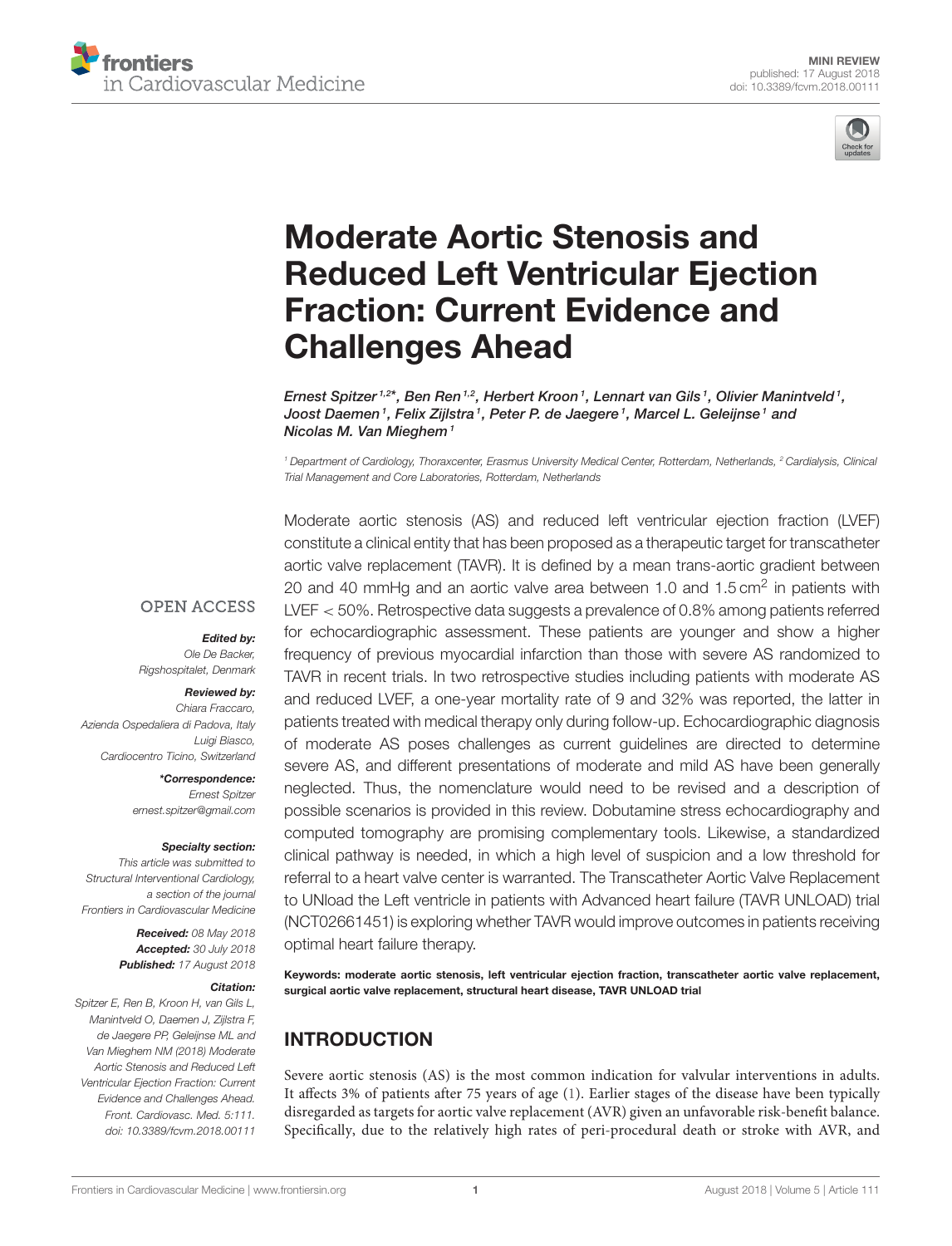the lack of evidence of a significant increased risk of events in patients with mild to moderate AS treated medically [\(2\)](#page-5-1). Better characterization of high risk populations among patients with moderate AS together with advancements of transcatheter aortic valve replacement would identify a niche population potentially benefiting from an earlier intervention [\(3](#page-5-2)[–5\)](#page-5-3).

In patients with moderate AS and concomitant reduced left ventricular ejection fraction (LVEF < 50%), death or heart failure hospitalization was observed in half of them at 4 years of followup [\(5\)](#page-5-3). It is noteworthy that pathophysiologically LVEF reduction in this population is generally not attributed to AS, but rather to myocardial damage due to ischemic conditions or non-ischemic non-valvular cardiomyopathies. In this setting moderate AS may contribute significantly to the overall ventricular afterload, and contribute to systolic and diastolic dysfunctions and ultimately to a progressive symptomatic status [\(6,](#page-5-4) [7\)](#page-5-5). In patients with severe AS and conservative treatment, reduced LVEF has been associated with increased rates of death and heart failure hospitalizations [hazard ratio (HR), 95% confidence interval (CI): 1.82 [1.44– 2.28],  $p < 0.001$ , when compared with LVEF  $> 70\%$  by the Teichholz or Simpson method] [\(8\)](#page-5-6). In patients undergoing AVR, reduced EF has also emerged as an independent predictor of mortality at 5 years of follow-up, with an increase of 12% mortality [HR (95% CI) = 0.88 (0.83-0.94),  $p < 0.001$ ] for every 10% decrease in LVEF [\(9\)](#page-5-7). Among patients with moderate AS and reduced LVEF, male sex, New York Heart Association (NYHA) functional class III and IV, and the peak aortic jet velocity obtained with Doppler ultrasound emerged as independent predictors of worse outcome [\(5\)](#page-5-3). Advanced heart failure symptoms (NYHA III or IV = 58%, NYHA II = 31%, and NYHA I  $= 23\%$ , at 2 years) as well as being admitted at the time of diagnosis (60 vs. 34% at 2 years,  $p < 0.001$ ), are associated with increased rate of death, AVR or heart failure hospitalizations [\(5\)](#page-5-3).

This review summarizes the frequency of concomitant reduced LVEF and moderate AS, its natural history, differential patient characteristics when compared with patients with severe AS, diagnostic challenges, and further discusses the rationale of the ongoing Transcatheter Aortic Valve Replacement to UNload the Left ventricle in patients with ADvanced heart failure (TAVR UNLOAD) trial (NCT02661451) [\(10\)](#page-5-8).

#### Epidemiology and Natural History

Reduced LVEF is an established predictor of adverse events including heart failure hospitalizations and death, and its severity determines the treatment alternatives for a patient [\(11\)](#page-5-9). One to Two Percent of adults live with the diagnosis of heart failure, with a lifetime probability of 1:3 to receive this diagnosis after the age of 55 years [\(11\)](#page-5-9) Reduced LVEF accompanies this clinical syndrome in approximately 50% of cases. Ambulatory patients with symptomatic reduced LVEF have a one year risk of death of 7% and hospitalizations of 32%; whereas the rates increase to 17 and 44% after one hospitalization [\(11\)](#page-5-9). Less is known for moderate aortic stenosis, since it is not a target of medical therapy, as several attempts to decelerate the progression of disease have failed [\(12](#page-5-10)[–14\)](#page-5-11). Moreover, surgical aortic valve replacement (SAVR) is considered only when moderate AS is diagnosed as a bystander in a patient undergoing an open heart surgery for other conditions [\(15\)](#page-6-0). Consequently, in routine clinical practice, this condition is not prospectively ascertained and streamlined for treatment, leading to difficulties in determining its frequency.

An analysis of the Duke echocardiographic database  $(N = 132,804)$  showed that 1.2% of patients would qualify for the diagnosis of moderate or severe AS and reduced LVEF, from which 0.8% had moderate and 0.4% had severe AS [\(16\)](#page-6-1). In an effort of extrapolation, for a center performing 5,000 echocardiograms per year, this would represent the diagnosis of moderate AS and reduced LVEF in 40 patients per year. More importantly, one third of patients with moderate AS included in the aforementioned analysis did not survive more than one year on medical treatment only [\(16\)](#page-6-1). More optimistic results were observed in a multi-center retrospective analysis, which showed a one-year mortality rate of 9% in patients with moderate AS and reduced LVEF, partially explained by a 13% rate of AVR at oneyear [\(5\)](#page-5-3). Both studies ought to be contrasted with the 1.4% rate of one-year mortality observed in the Simvastatin and Ezetimibe in Aortic Stenosis (SEAS) trial, which randomized 1,873 patients with mild-to-moderate AS to an intensive cholesterol lowering strategy [\(13\)](#page-5-12). Contrary to the previous higher risk cohorts, the SEAS trial included asymptomatic patients with no atherosclerotic conditions, diabetes mellitus, or indication of lipid-lowering therapy. Virtually all patients had LVEF above 50 and 30% had an aortic valve area (AVA) above 1.5 cm<sup>2</sup>, consistent with mild AS. This comparison highlights the impact of LVEF and AS severity on clinical outcomes.

The rate of progression of AS has been systemically assessed in the SEAS and other randomized trials investigating the impact of lipid-lowering therapies on the natural history of the disease [\(12–](#page-5-10) [14\)](#page-5-11). Despite a significant reduction of low-density lipoprotein cholesterol, the disease progression remained comparable among study groups. A meta-analysis of statin trials reported an annual increase in mean trans-aortic gradient of  $2.8 \pm 3.0$  mmHg, and a decrease in aortic valve area of  $0.04 \pm 0.27$  cm<sup>2</sup> [\(17\)](#page-6-2). Uncertainty remains on individual factors that may accelerate the progression of the disease (e.g., smoking, serum creatinine), and individual variation has been described with mean rates of progression as high as an annual increase of 7 mmHg in mean gradient and decrease of  $0.1 \text{ cm}^2$  in AVA [\(18\)](#page-6-3).

Supportive evidence of the detrimental role of increased trans-aortic gradients stems from research on prosthesis-patient mismatch (PPM) after SAVR. PPM is present when the AVA of the inserted valve is too small in relation to the body size of the patient, which generates higher than expected trans-aortic gradients [\(6\)](#page-5-4). In a cohort of 2,576 patients who underwent SAVR, severe PPM defined as an indexed AVA (AVAi)  $\leq 0.65 \text{ cm}^2/\text{m}^2$ , was associated with increased late overall and cardiovascular mortality, after adjustment for other known risk factors [\(6\)](#page-5-4). Importantly, moderate PPM (AVAi > 0.65 but  $\leq 0.85 \text{ cm}^2/\text{m}^2$ ) was also associated with increased mortality  ${HR [95\% CI] = 1.21}$ [1.03-1.41],  $p = 0.01$ } in patients with reduced LVEF (<50%) only [\(6\)](#page-5-4). Pathophysiologically, this suggests that patients with impaired systolic function suffer from persistent higher-thannormal afterload. Furthermore, recent evidence suggests that in patients with AS, the decline in LVEF starts before AS is severe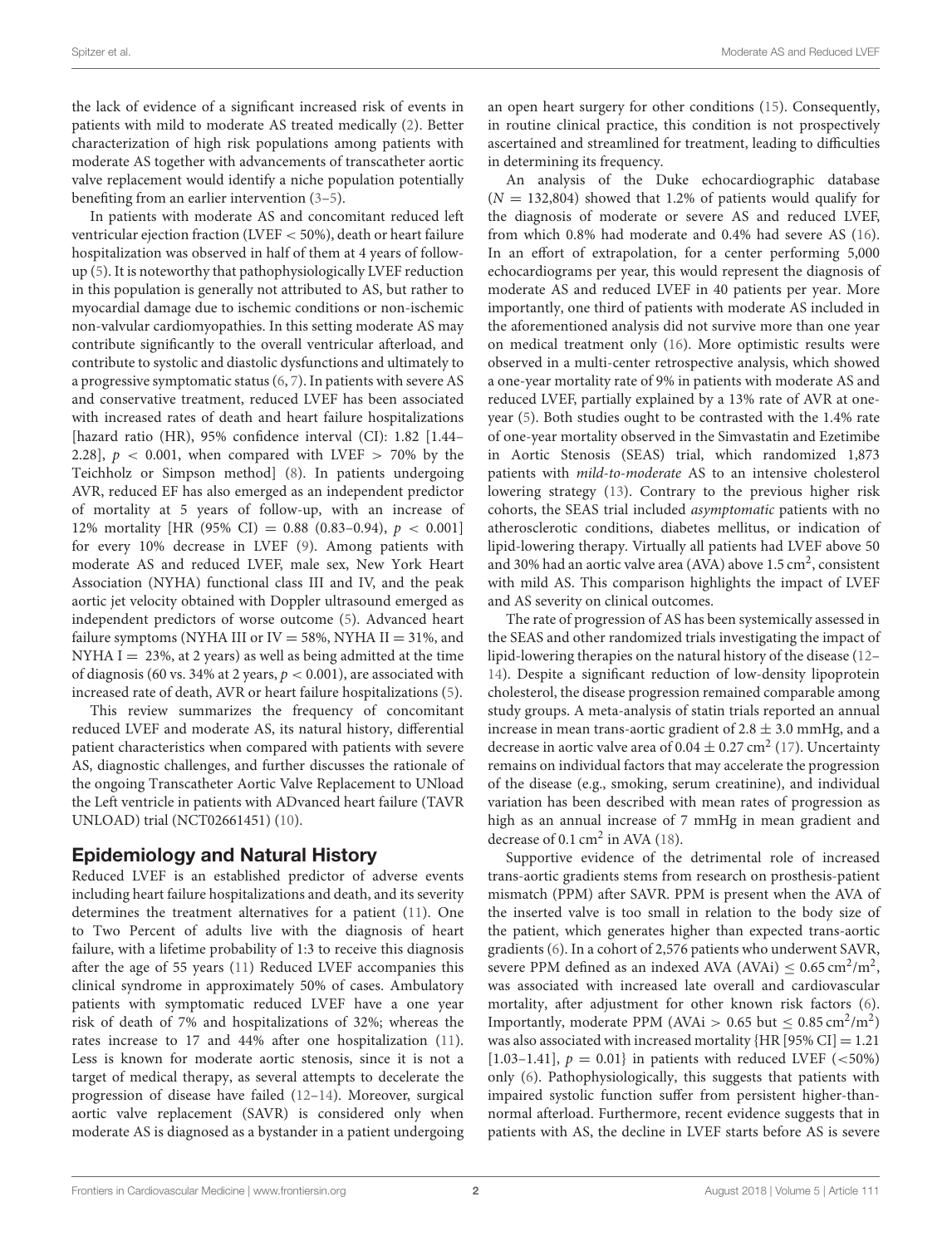and accelerates after AVA reaches  $1.2 \text{ cm}^2$  [\(19\)](#page-6-4). LVEF < 60% in the presence of moderate AS has been suggested as a predictor of further LVEF deterioration [\(19\)](#page-6-4).

Hypertension is highly prevalent in patients with moderate AS and reduced LVEF [\(5\)](#page-5-3). Although not a direct component of the disease, it determines the arterial component of the afterload. The sum of the valvular and arterial components of the afterload represents the valvulo-arterial impedance, [\(20\)](#page-6-5) which is a strong predictor of mortality in patients in different stages of AS, ranging from moderate to severe asymptomatic patients up to post-TAVR patients [\(21](#page-6-6)[–23\)](#page-6-7). In elderly patients who typically have a reduced arterial compliance, means to reduce the arterial component of the overall LV afterload with medical therapy i.e., anti-hypertensive drugs, are limited. In this clinical setting AVR for even moderate AS may eventually be the only option to further reduce the valvulo-arterial impedance and improve outcome [\(10\)](#page-5-8).

#### Aortic Valve Replacement

Current clinical practice guidelines recommend SAVR in patients with moderate AS undergoing CABG or surgery of the ascending aorta or of another valve (class of recommendation IIa and a level of evidence C) [\(15,](#page-6-0) [24\)](#page-6-8) Moreover, Patients undergoing CABG before 70 years of age with a peak gradient above 30 mmHg and a documented yearly progression of 5 mmHg, may benefit from SAVR [\(2\)](#page-5-1). These represent the only two mentions of moderate aortic stenosis in the ESC/EACTS guidelines for management of valvular heart disease, and are largely supported by retrospective data [\(15\)](#page-6-0). Such interventions are referred to as "prophylactic SAVR," aiming to avoid a second open-heart procedure. A post-CABG SAVR procedure is exposed to the risk of damaging patent grafts including the internal mammary arteries; is technically challenging due to calcified aortic arches and scarring of the mediastinum; and procedural mortality has been reported in up to 16% of patients [\(25,](#page-6-9) [26\)](#page-6-10) In patients with prior CABG that require AVR, TAVR is progressively replacing SAVR [\(26\)](#page-6-10). In a propensity-matched analysis including 3,880 record in each group, TAVR and SAVR showed similar in-hospital mortality (2.3 vs. 2.4%,  $p = 0.71$ ) but TAVR was associated with lower incidence of procedural complications including myocardial infarction (1.5% vs. 3.4%,  $p < 0.001$ ), stroke (1.4 vs. 2.7%,  $p < 0.001$ ), bleeding (10.6 vs. 24.6%,  $p < 0.001$ ), and acute kidney injury (16.2) vs. 19.3%,  $p < 0.001$ ). Consequently, the rationale of exposing the patient to a prophylactic SAVR in order to avoid a second open-heart surgery is currently challenged [\(26\)](#page-6-10).

The concept of "therapeutic" TAVR in patients with moderate AS is evolving [\(10\)](#page-5-8). In a retrospective analysis of 1,090 patients with moderate AS and reduced LVEF, SAVR within 90 days vs. no intervention, was associated with a 41% reduction of allcause mortality after a median follow-up time of 1.2 years [\(16\)](#page-6-1). Moreover, this benefit remained in a sub-group of patients with reduced LVEF without coronary artery disease [\(16\)](#page-6-1).

#### Patient Characteristics

Patients with moderate AS and reduced LVEF are younger and show a higher frequency of prior acute myocardial infarction than patients with severe AS typically included in randomized trials (see **[Table 1](#page-3-0)**) [\(3,](#page-5-2) [5,](#page-5-3) [16,](#page-6-1) [29,](#page-6-11) [32\)](#page-6-12). Importantly, prospective randomized trials comparing TAVR vs. SAVR in bicuspid aortic valve disease may provide guidance on the preferred approach for such sub-group, which has been largely excluded from TAVR studies. Post-TAVR incidence of moderate to severe paravalvular leak and new pacemaker implantation has been more frequently observed in patients with bicuspid anatomy [\(33\)](#page-6-13). Furthermore, it remains unclear whether there is a preferred device, being a balloon-expandable, self-expandable, or mechanically-expanded transcatheter heart valve, when treating patients in potential need for a re-do procedure due to an expected longer life expectancy [\(34,](#page-6-14) [35\)](#page-6-15).

#### **Challenges**

Three main challenges exist for promoting "therapeutic" TAVR in patients with moderate AS and reduced LVEF: (1) better understanding of the echocardiographic diagnosis of moderate AS, (2) defining a clinical pathway to identify patients, and (3) evidence from randomized trials supporting TAVR in this population.

#### Echocardiographic Diagnosis of Moderate Aortic Stenosis

Moderate AS is characterized by a mean trans-aortic gradient between 20 and 40 mmHg and an AVA between 1.0 and 1.5 cm<sup>2</sup>. Other findings include a peak velocity of the trans-aortic flow between 3.0 and 4.0 m/s, a velocity ratio between 0.25 and 0.50, and an indexed AVA by body surface area between 0.60 and  $0.85 \text{ cm}^2/\text{m}^2$  [\(36\)](#page-6-16). When findings are concordant (e.g., mean gradient between 20 and 40 mmHg and AVA between 1.0 and 1.5 cm<sup>2</sup>), the diagnosis is clear-cut. However, discordant findings are frequently observed (e.g.,  $AVA < 1.0$  cm<sup>2</sup> and mean gradient between 20 and 40 mmHg; or, AVA between 1.0 and 1.5 cm<sup>2</sup> and mean gradient < 20 mmHg), especially in the context of reduced LVEF.

In **[Figure 1](#page-4-0)** we summarize the different scenarios that could be observed when evaluating a patient with AS. Our understanding of severe AS has increased significantly in the last two decades, and the most recent classification of patients includes sub-groups based on gradient (low-gradient: mean gradient < 40), ejection fraction (abnormal  $\langle 50\% \rangle$  and flow status (low flow  $\langle 35 \text{ ml/m}^2 \rangle$ [\(36\)](#page-6-16). All flow-gradient patterns, stratified by LVEF, have been reported in patients with severe AS [\(36](#page-6-16)[–38\)](#page-6-17). When findings for severe AS are discordant in patients with reduced LVEF  $(AVA < 1 cm<sup>2</sup>$  and mean gradient < 40 mmHg) patients are assessed with a low-dose dobutamine stress echocardiogram (DSE) to differentiate among "true severe" AS vs. "pseudo-severe" AS (e.g., moderate AS) [\(36\)](#page-6-16). Likewise, the difference between mild AS and moderate AS would need to be established through a DSE if therapeutically relevant. For descriptive purposes, **[Figure 1](#page-4-0)** creates AS groups based on the following parameters: (1) AS severity is concordant if the AVA and the mean gradient match the same category (i.e., mild, moderate or severe), and if not, AS severity is defined as discordant; (2) In this description, the gradient is not defined as "high" or "low" gradient, but rather in relationship with the category it applies (i.e., mild, moderate, or severe); (3) sub-groups can be further classed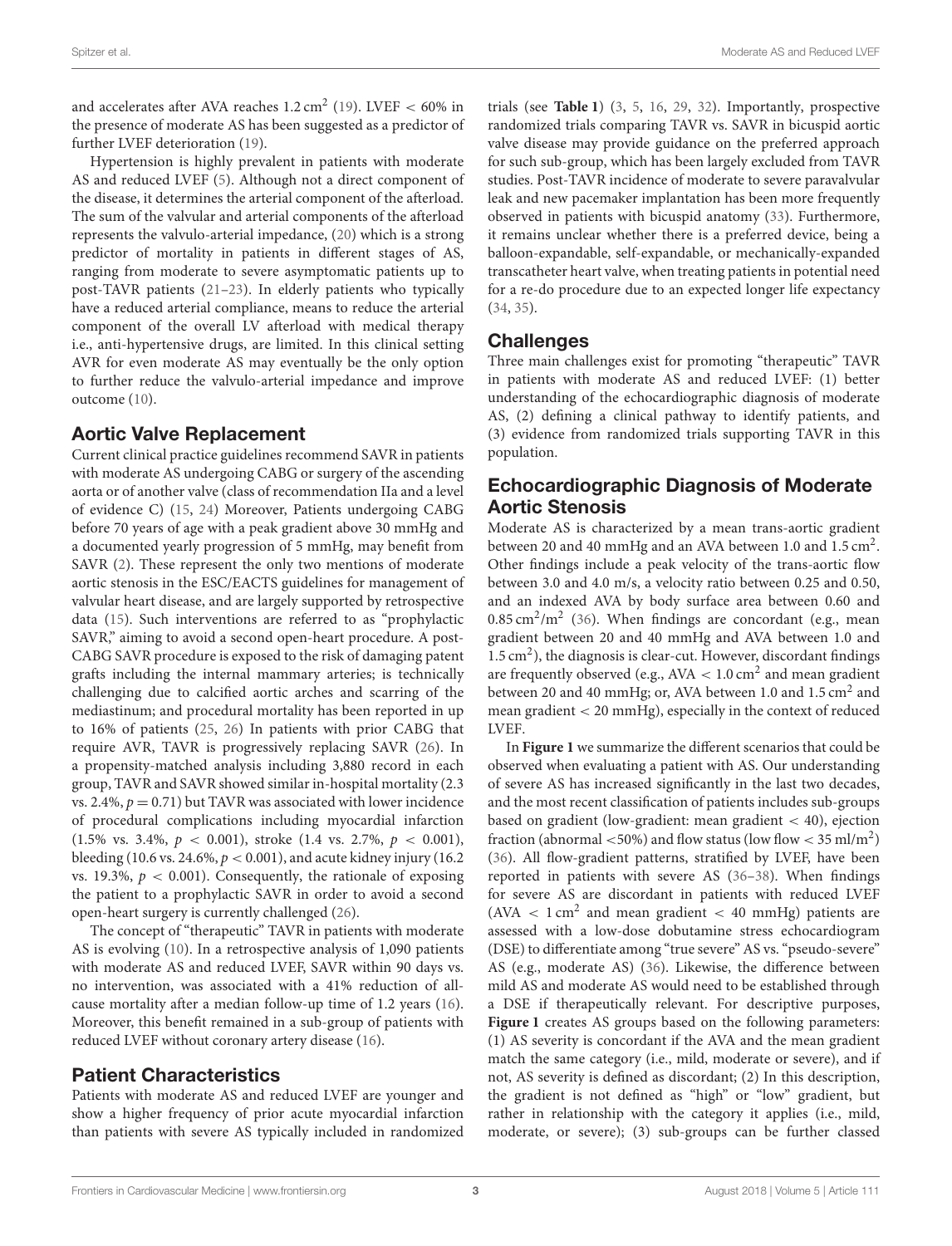|                                   | Moderate AS and<br>reduced LVEF | g<br>reduced LVEF<br>Moderate AS a | Severe AS and<br>reduced LVEF | inoperable<br>Severe AS | extreme risk<br>Severe AS | Severe AS<br>high risk | Severe AS<br>high risk | intermediate risk<br>Severe AS | intermediate risk<br>Severe AS | all-comers<br>Severe AS |
|-----------------------------------|---------------------------------|------------------------------------|-------------------------------|-------------------------|---------------------------|------------------------|------------------------|--------------------------------|--------------------------------|-------------------------|
| Age, years                        | 73                              | SZ.                                | 76                            | 83                      | 83                        | 84                     | 83                     | 82                             | 8                              | లై                      |
| Female gender, %                  | 25                              | 7                                  | $\overline{0}$                | 54                      | 52                        | 42                     | 46                     | 46                             | $\varphi$                      | $\frac{4}{5}$           |
| Hypertension, %                   | 74                              | 88                                 | 67                            | ₹                       | $\infty$                  | $\frac{1}{2}$          | 95                     | ₹                              | S                              | 下                       |
| Diabetes, %                       | 88                              | 89                                 | 82                            | ₹                       | 42                        | ₹                      | န္က                    | 38                             | 34                             | $\frac{\infty}{\infty}$ |
| Peripheral vascular<br>disease, % | $\overline{c}$                  | $\overline{1}$                     | $\overline{4}$                | 80                      | 35                        | 43                     | $\varphi$              | $^{8}$                         | 75                             | 4                       |
| Cerebrovascular<br>disease, %     | 43                              | 23                                 | $\overline{\mathbf{c}}$       | 27                      | 23                        | 29                     | 26                     | 32                             | $\frac{1}{1}$                  | $\overline{1}$          |
| Atrial fibrillation, %            | ≸                               | 32                                 | 32                            | 33                      | $\overline{4}$            | $\frac{4}{3}$          | $\frac{4}{7}$          | 5                              | 28                             | 28                      |
| Chronic pulmonary<br>disease, %   | 25                              | Ξ                                  | $\circ$                       | ₹                       | ₹                         | 43                     | ₹                      | 32                             | ₹                              | $\approx$               |
| Prior myocardial<br>infarction, % | 52                              | 89                                 | 35                            | $\frac{0}{1}$           | 75                        | 27                     | 26                     | $\frac{8}{1}$                  | 14                             | G                       |
| Prior PCI, %                      | 86                              | $\frac{1}{2}$                      | $\supseteq$                   | 75                      | 55                        | 34                     | 35                     | 27                             | 5                              |                         |
| Prior CABG, %                     | $^{28}$                         | $\approx$                          | $\frac{0}{1}$                 | $\overline{3}$          | $\Theta$                  | 43                     | $\infty$               | 24                             | $\frac{6}{1}$                  | $\lessgtr$              |
| Ischemic heart<br>disease, %      | $\frac{8}{4}$                   | 8                                  | 64                            | 88                      | 82                        | 75                     | 75                     | 69                             | 8                              | $\frac{1}{2}$           |
| Patients analyzed                 | 305                             | 403                                | 935                           | $179*$                  | 489                       | $348*$                 | 394*                   | $101*$                         | 879*                           | $145*$                  |
| References                        | van Gils et al. (5)             | Samad et al. (16)                  | Samad et al. (16)             | Leon et al.<br>(27)     | Popma et al<br>(28)       | Smith et al.<br>(53)   | Adams et al. (30)      | Leon et al. (3)                | Reardon et al. (31)            | Thyregod<br>et al. (32) |
| Study type                        | Retrospective                   | Retrospective                      | Retrospective                 | <b>ROT</b>              | Prospective               | <b>ROT</b>             | <b>ROT</b>             | <b>ROT</b>                     | <b>ROT</b>                     | ROT                     |

<span id="page-3-0"></span>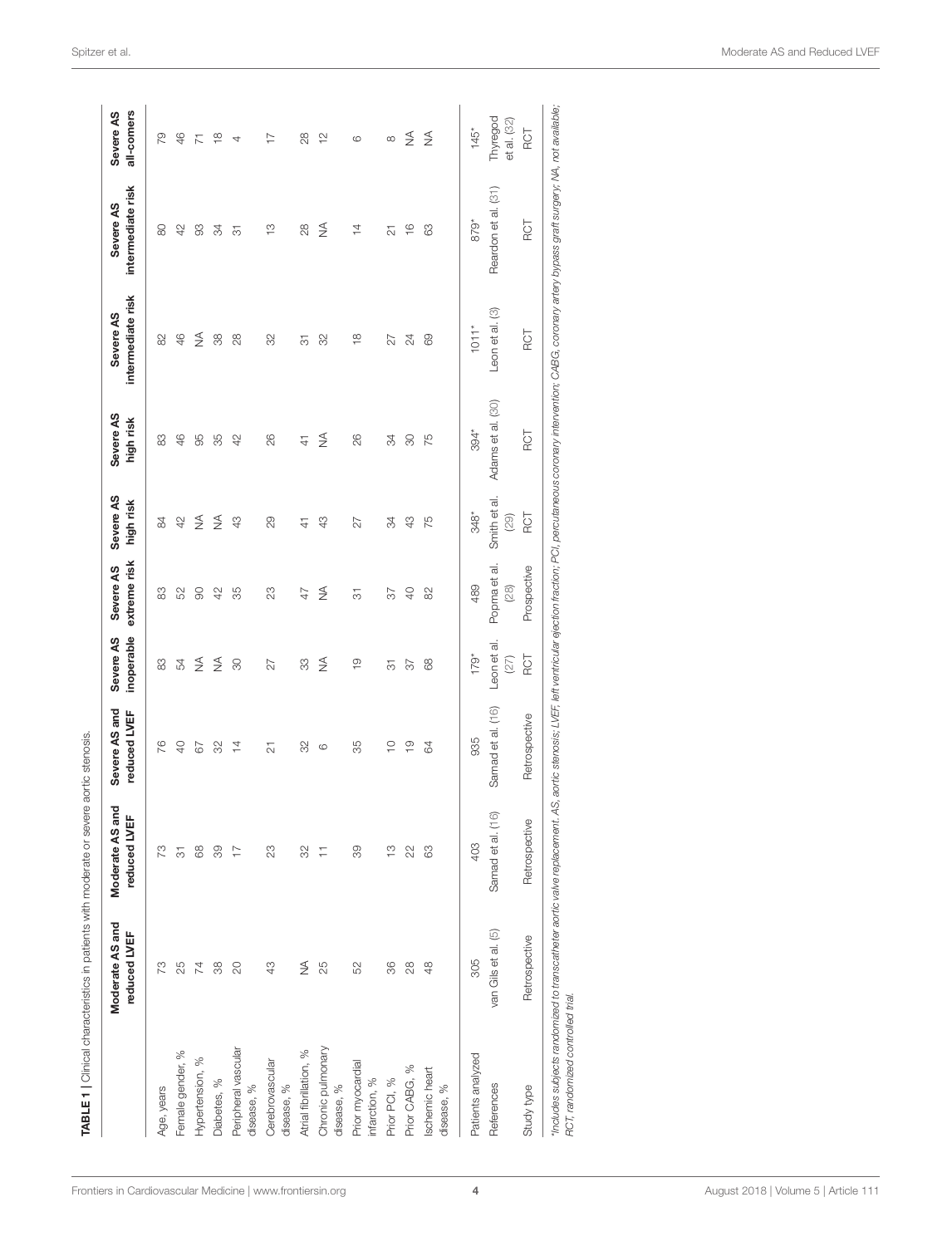

<span id="page-4-0"></span>based on LVEF (above or below 50%) and flow status (above or below 35 ml/m<sup>2</sup>). With this description, "pseudo-severe AS" would be referred to as "discordant moderate-gradient moderate AS." It is "discordant" because initially the AVA would be compatible with severe AS  $(<1 \text{ cm}^2)$  but the gradient with moderate AS (<40 mmHg). All initially discordant cases need further evaluation in order to be properly classified, especially with concomitant reduced LVEF: (1) make sure that there are no technical pitfalls in the measurement of the mean gradient (e.g., misalignment of the Doppler signal with the direction of the flow, inadvertent recording of mitral regurgitation) or the AVA (e.g., underestimation of the left ventricular outflow tract diameter); (2) if LVEF is the factor that could potentially influence the gradient and aortic valve opening, a low-dose DSE is indicated, starting at 2.5 or 5  $\mu$ g/kg/min with a progressive increase in the infusion every 3–5 min to a maximum dose of 10–20  $\mu$ g/kg/min; [\(36\)](#page-6-16) (3) in the absence of contractile or flowreserve, the computed tomography aortic valve calcium score helps to determine the likelihood of having severe AS (e.g., likely if  $> 2000$  in men, and if  $> 1200$  in women) [\(36\)](#page-6-16). Currently, there is insufficient data to differentiate mild from moderate AS based on calcium score; (4) increased gradient due to high trans-valvular flow should be considered as an option in patients with discordant findings. When causes are reversible (e.g., fever or anemia), patients should be reassessed after correcting the causes. When causes are irreversible (e.g., significant aortic regurgitation), patients should be categorized according to the gradient severity and treatment should be offered accordingly.

These concepts open a new era in the diagnosis of aortic stenosis, and registry data as well as retrospective analysis may help us clarify the need for an updated nomenclature, which would require a joint effort of cardiology societies.

## Clinical Pathway for Moderate Aortic Stenosis and Reduced LVEF

Offering TAVR to patients with moderate AS and reduced LVEF would be a change of a clinical paradigm. Due to the currently non-existing treatment alternatives apart from established heart failure therapies, these patients do not fall into any specific clinical pathway. If these patients were to be offered TAVR, imaging will play a pivotal role. Patients with moderate AS and reduced LVEF may be referred within the same institution or through other referral institutions due to symptoms, physical exam (e.g., systolic murmur), or screening echocardiogram. Severity of AS in the context of reduced LVEF may need to be confirmed with a DSE (if initial findings are discordant). Moreover, once the diagnosis is confirmed technical plausibility of TAVR needs to be assessed by means of a pre-TAVR multislice computed tomography. Current evidence supports the use of transfemoral over non-transfemoral access for TAVR, given a lower rate of procedural complications (e.g., acute kidney injury, need for renal replacement therapy) and lower 1 year mortality [\(39,](#page-6-22) [40\)](#page-6-23). Thus, a transfemoral approach should be considered as first option for this high risk population, commonly avoiding the need of general anesthesia. Most patients would have coronary artery disease, and a coronary angiogram would need to be included in the clinical work-up.

It is essential to refer potential candidates to experienced heart valve centers [\(15\)](#page-6-0). A high grade of suspicion and low threshold for referral would be required from non-interventional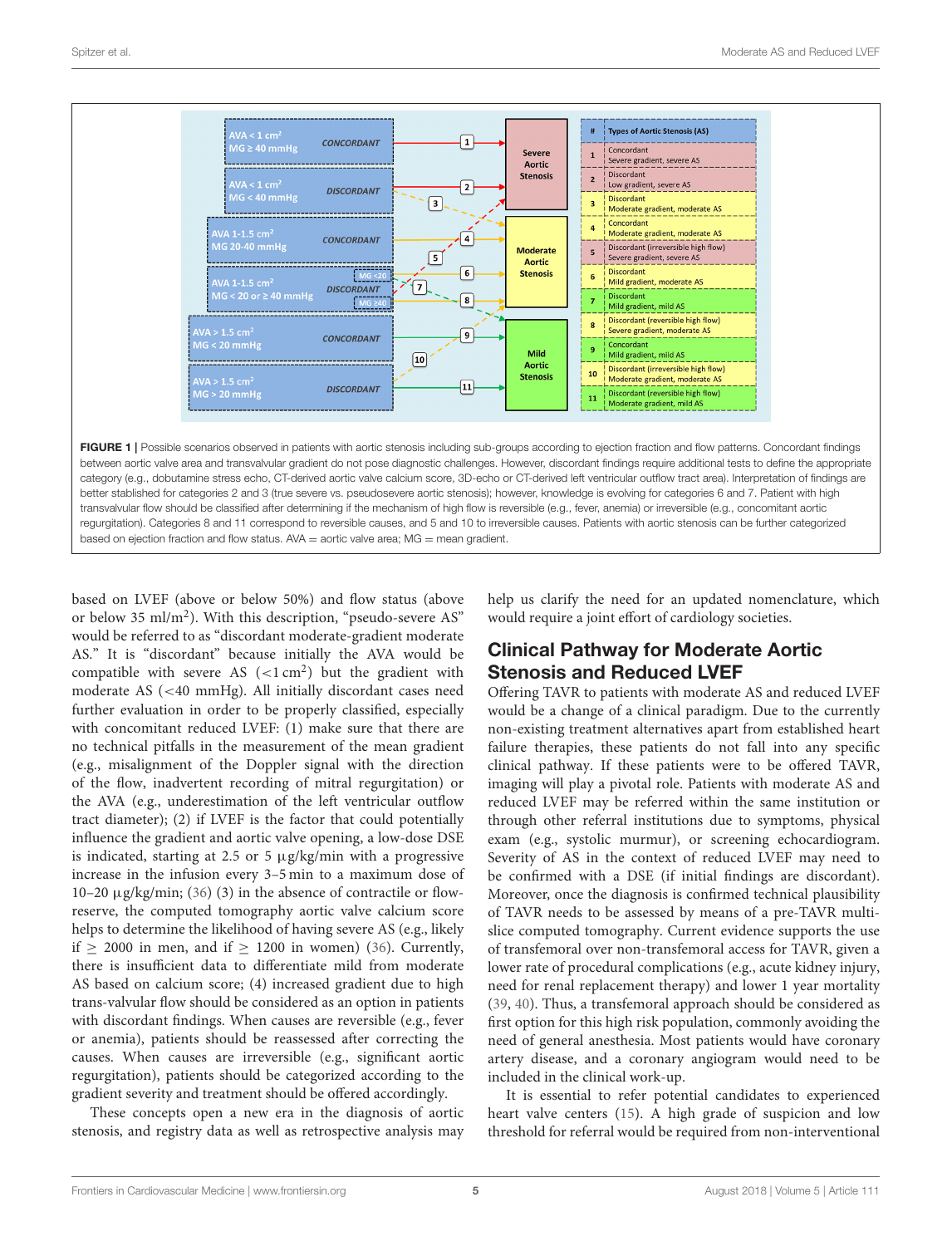cardiologists and other specialties. Moreover, a systematic echocardiographic assessment of the AVA in all patients with at least mild AS gradient, would potentially help to identify patients with "discordant mild-gradient moderate AS," which would otherwise have been missed. Nevertheless, current evidence recommends watchful waiting and periodic echocardiographic follow-up in patients with moderate AS and reduced LVEF. This approach may significantly change if results of ongoing trials prove to be clinically meaningful.

#### TAVR UNLOAD Trial

The single most important requirement to promote TAVR as a therapeutic option in patients with moderate AS and reduced LVEF is to create confirmatory prospective evidence that this intervention is clinically meaningful [\(5,](#page-5-3) [6,](#page-5-4) [16\)](#page-6-1). The Transcatheter Aortic Valve Replacement to UNload the Left ventricle in patients with Advanced heart failure (TAVR UNLOAD) trial (NCT02661451) is an international, multicenter, randomized, open-label, clinical trial comparing TAVR with the Edwards SAPIEN 3 Transcatheter Heart Valve in addition to optimal heart failure therapy (OHFT) vs. OHFT alone in patients with moderate AS and reduced LVEF [\(10\)](#page-5-8). This trial is currently enrolling patients in The Netherlands, Canada, and the United States of America. Screening of patients includes echocardiographic eligibility assessment by an independent Core Laboratory, which centrally confirms the presence of moderate AS and reduced LVEF. Assessment may include a DSE. Importantly, written confirmation of OHFT is provided by a

## **REFERENCES**

- <span id="page-5-0"></span>1. Osnabrugge RL, Mylotte D, Head SJ, Van Mieghem NM, Nkomo VT, Lereun CM, et al. Aortic stenosis in the elderly: disease prevalence and number of candidates for transcatheter aortic valve replacement: a metaanalysis and modeling study. J Am Coll Cardiol. (2013) 62:1002–12. doi: [10.1016/j.jacc.2013.05.015](https://doi.org/10.1016/j.jacc.2013.05.015)
- <span id="page-5-1"></span>2. Smith WT, Ferguson TB Jr, Ryan T, Landolfo CK, Peterson ED. Should coronary artery bypass graft surgery patients with mild or moderate aortic stenosis undergo concomitant aortic valve replacement? A decision analysis approach to the surgical dilemma. J Am Coll Cardiol. (2004) 44:1241-7. doi: [10.1016/j.jacc.2004.06.031](https://doi.org/10.1016/j.jacc.2004.06.031)
- <span id="page-5-2"></span>3. Leon MB, Smith CR, Mack MJ, Makkar RR, Svensson LG, Kodali SK, et al. Transcatheter or surgical aortic-valve replacement in intermediate-risk patients. N Engl J Med. (2016) 374:1609–20. doi: [10.1056/NEJMoa1514616](https://doi.org/10.1056/NEJMoa1514616)
- 4. Thourani VH, Kodali S, Makkar RR, Herrmann HC, Williams M, Babaliaros V, et al. Transcatheter aortic valve replacement versus surgical valve replacement in intermediate-risk patients: a propensity score analysis. Lancet (2016) 387:2218–25. doi: [10.1016/S0140-6736\(16\)30073-3](https://doi.org/10.1016/S0140-6736(16)30073-3)
- <span id="page-5-3"></span>5. van Gils L, Clavel MA, Vollema EM, Hahn RT, Spitzer E, Delgado V, et al. Prognostic implications of moderate aortic stenosis in patients with left ventricular systolic dysfunction. J Am Coll Cardiol. (2017) 69:2383–92. doi: [10.1016/j.jacc.2017.03.023](https://doi.org/10.1016/j.jacc.2017.03.023)
- <span id="page-5-4"></span>6. Mohty D, Dumesnil JG, Echahidi N, Mathieu P, Dagenais F, Voisine P, et al. Impact of prosthesis-patient mismatch on long-term survival after aortic valve replacement: influence of age, obesity, and left ventricular dysfunction. J Am Coll Cardiol. (2009) 53:39–47. doi: [10.1016/j.jacc.2008.09.022](https://doi.org/10.1016/j.jacc.2008.09.022)
- <span id="page-5-5"></span>7. Rieck AE, Gerdts E, Lonnebakken MT, Bahlmann E, Cioffi G, Gohlke-Barwolf C, et al. Global left ventricular load in asymptomatic aortic stenosis: covariates and prognostic implication (the SEAS trial). Cardiovasc Ultrasound (2012) 10:43. doi: [10.1186/1476-7120-10-43](https://doi.org/10.1186/1476-7120-10-43)

local heart failure specialist. Clinical, imaging, and procedural eligibility are confirmed by a Central Screening Committee before randomization. The primary endpoint, defined as the hierarchical occurrence of all-cause death, disabling stroke, hospitalizations related to HF, symptomatic aortic valve disease or non-disabling stroke, and the change in the Kansas City Cardiomyopathy Questionnaire, will be analyzed at 1 year. Changes in heart failure pharmacologic and device therapies will be monitored. Moreover, echocardiographic endpoints will be assessed up to 2 years. Findings may have a significant impact on the way we diagnose, refer and manage patients with AS.

## **CONCLUSION**

Patients with moderate AS and reduced LVEF are exposed to a significant risk of clinical events including death. Indirect evidence suggests that aortic valve replacement may offer a clinically meaningful benefit. Incorporating this entity as a therapeutic target requires re-assessment of how we diagnose AS and improved strategies of referral. The TAVR UNLOAD trial is investigating whether TAVR could improve clinical outcomes including quality of life in this high risk population.

## AUTHOR CONTRIBUTIONS

ES and NVM conceived the manuscript. ES wrote the first draft in collaboration with BR, MG, and NVM. All co-authors critically reviewed and approved the final manuscript.

- <span id="page-5-6"></span>8. Taniguchi T, Morimoto T, Shiomi H, Ando K, Kanamori N, Murata K, et al. Prognostic impact of left ventricular ejection fraction in patients with severe aortic stenosis. JACC Cardiovasc. Interv. (2018) 11:145–57. doi: [10.1016/j.jcin.2017.08.036](https://doi.org/10.1016/j.jcin.2017.08.036)
- <span id="page-5-7"></span>9. Dahl JS, Eleid MF, Michelena HI, Scott CG, Suri RM, Schaff HV, et al. Effect of left ventricular ejection fraction on postoperative outcome in patients with severe aortic stenosis undergoing aortic valve replacement. Circ Cardiovasc Imaging [\(2015\) 8:e002917. doi: 10.1161/CIRCIMAGING.114.0](https://doi.org/10.1161/CIRCIMAGING.114.002917) 02917
- <span id="page-5-8"></span>10. Spitzer E, Van Mieghem NM, Pibarot P, Hahn RT, Kodali S, Maurer MS, et al. Rationale and design of the transcatheter aortic valve replacement to unload the left ventricle in patients with advanced heart failure (TAVR UNLOAD) trial. Am Heart J. [\(2016\) 182:80–8. doi: 10.1016/j.ahj.2016.](https://doi.org/10.1016/j.ahj.2016.08.009) 08.009
- <span id="page-5-9"></span>11. Ponikowski P, Voors AA, Anker SD, Bueno H, Cleland JGF, Coats AJS, et al. 2016 ESC Guidelines for the diagnosis and treatment of acute and chronic heart failure: the TASK FORCE for the diagnosis and treatment of acute and chronic heart failure of the European Society of Cardiology (ESC) Developed with the special contribution of the Heart Failure Association (HFA) of the ESC. Eur Heart J. (2016) 37:2129–200. doi: [10.1093/eurheartj/ehw128](https://doi.org/10.1093/eurheartj/ehw128)
- <span id="page-5-10"></span>12. Cowell SJ, Newby DE, Prescott RJ, Bloomfield P, Reid J, Northridge DB, et al. A randomized trial of intensive lipid-lowering therapy in calcific aortic stenosis. N Engl J Med. (2005) 352:2389–97. doi: [10.1056/NEJMoa043876](https://doi.org/10.1056/NEJMoa043876)
- <span id="page-5-12"></span>13. Rossebo AB, Pedersen TR, Boman K, Brudi P, Chambers JB, Egstrup K, et al. Intensive lipid lowering with simvastatin and ezetimibe in aortic stenosis. N Engl J Med. (2008) 359:1343–56. doi: [10.1056/NEJMoa0804602](https://doi.org/10.1056/NEJMoa0804602)
- <span id="page-5-11"></span>14. Chan KL, Teo K, Dumesnil JG, Ni A, Tam J, Investigators A. Effect of Lipid lowering with rosuvastatin on progression of aortic stenosis: results of the aortic stenosis progression observation: measuring effects of rosuvastatin (ASTRONOMER) trial. Circulation (2010) 121:306–14. doi: [10.1161/CIRCULATIONAHA.109.900027](https://doi.org/10.1161/CIRCULATIONAHA.109.900027)